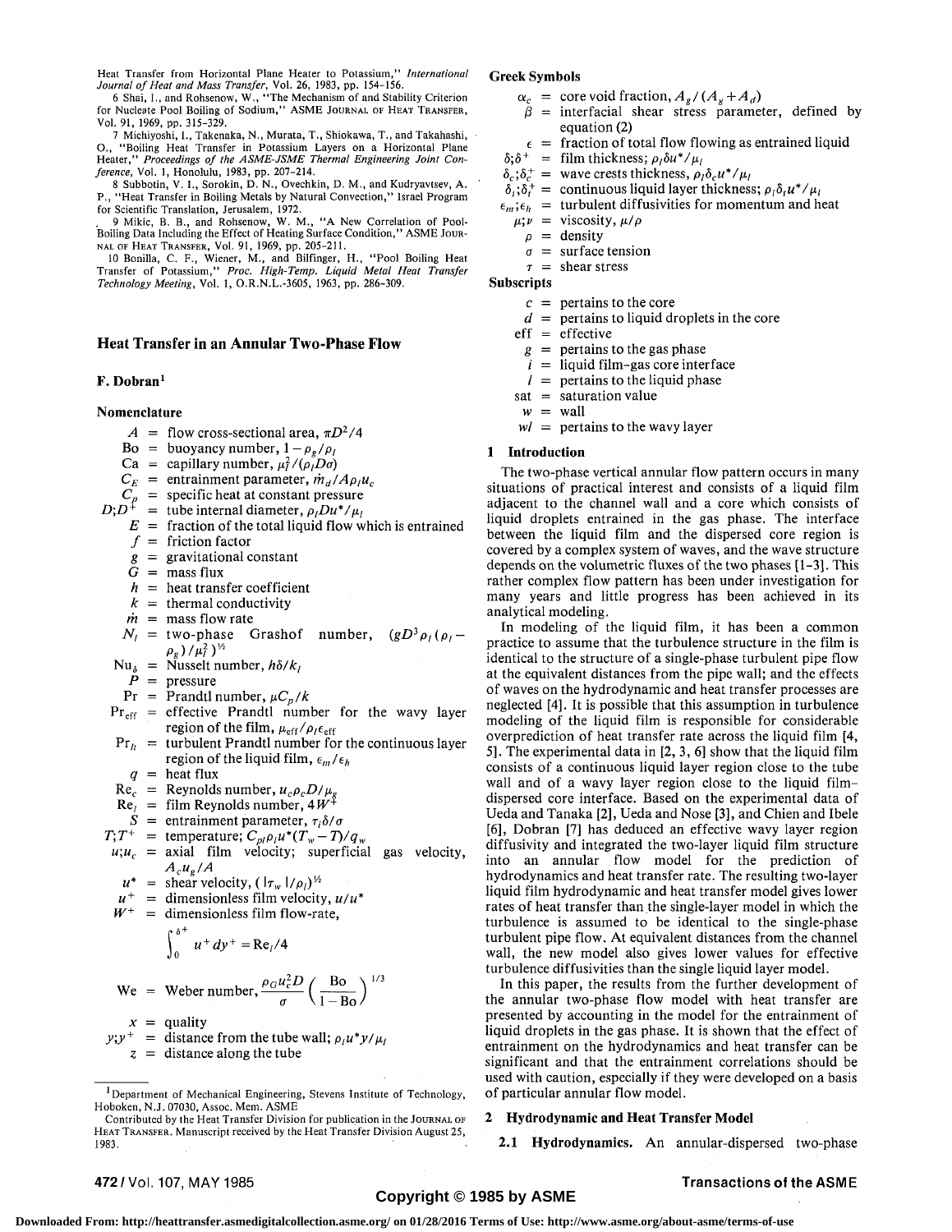

Fig. 1 An annular-dispersed, two-phase flow pattern

flow pattern in a vertical tube in upflow is illustrated in Fig. 1. It consists of a liquid film adjacent to the tube wall and of a gas core with entrained liquid droplets. The average film thickness is represented by  $\delta$ ;  $\delta$ , is the continuous liquid layer thickness; and  $\delta_c - \delta_t$  is the wavy layer thickness. By eliminating the pressure gradient between the onedimensional form of momentum equations for a two-phase mixture and for the liquid film, assuming that the liquid film momentum equation adequately represents the state of the film in the entire (continuous and wavy layer) thickness  $\delta$ , neglecting the liquid and gas core inertia effects and momentum transport through the liquid film-core interface, and by assuming that the core consists of a homogeneous mixture of gas and liquid droplets, it is possible to derive the following equation [7, 8]

$$
-\alpha_c \left(1 - \frac{\delta^+}{D^+}\right) \frac{N_l^2}{D^{+3}} \delta^+ + \beta \frac{N_l^{4/3}}{B \sigma^{1/3} (D^+)^2 \left(1 - \frac{2\delta^+}{D^+}\right)} - 1 = 0
$$
 (1)

where the interfacial shear parameter  $\beta$  is defined as follows

$$
\beta = \frac{|\tau_i|}{[g^2(\rho_l - \rho_g)\mu_l^2]^{1/3}} = \frac{\tau_i}{\tau_w} \left(\frac{D^{+2}}{N_l^{4/3}}\right) \text{Bo}^{1/3}
$$
 (2)

The two-layer liquid film structure enters into the hydrodynamic model through a correlation for the continuous liquid layer thickness

$$
\frac{\delta_t^+}{D^+} = 140 N_t^{0.433} \text{ Re}_c^{-1.35} \tag{3}
$$

an effective momentum diffusivity for the wavy layer

$$
\left(\frac{\mu_{\rm eff}}{\mu_l}\right)_{\nu l} = 1 + 1.6 \times 10^{-3} (\delta^+ - \delta_t^+)^{1.8} \tag{4}
$$

and the assumption that in the continuous layer region the turbulent velocity profile (or turbulence structure) is identical to the universal velocity profile of single phase flow [7]. For thin liquid films, the turbulent momentum equation may be written as

$$
\frac{\tau}{\tau_w} = 1 - \left(1 - \frac{r_i}{\tau_w}\right) \frac{y^+}{\delta^+}
$$
 (5)

and utilizing

$$
r = \mu_{\rm eff} \frac{\partial u}{\partial y} \tag{6}
$$

it is possible to combine these equations with the universal

velocity profile in the continuous liquid layer region of the film to yield the liquid film flow rate, i.e.,

$$
W^{+} = \frac{\text{Re}_l}{4} = \int_0^{\delta^+} u^+ dy^+ = W^+ (\delta_l^+) + (\delta^+ - \delta_l^+) \Bigg\{ u^+ (\delta_l^+) + \frac{(\delta^+ - \delta_l^+)}{2 \Big( \frac{\mu_{\text{eff}}}{\mu_l} \Bigg)_{\text{wl}}} \Bigg[ 1 - \Big( 1 - \frac{\tau_l}{\tau_w} \Big) \frac{\delta^+ + 2 \delta_l^+}{3 \delta^+} \Bigg] \Bigg\} \qquad (7)
$$

where Re<sub>l</sub> is the liquid film Reynolds number and  $u^+(\delta_t^+)$  and  $W^+$  ( $\delta_t^+$ ) are given in [7].

2.2 **Heat Transfer.** The heat flux rate in the film can be expressed by the usual equation

$$
q = -\left(k_l + \rho_l C_{pl} \epsilon_h\right) \frac{\partial T}{\partial y} \tag{8}
$$

and can be nondimensionalized as follows:

$$
\frac{\partial T^+}{\partial y^+} \left( \frac{1}{\Pr_l} + \frac{1}{\Pr_{lt}} \frac{\epsilon_m}{\nu_l} \right) = \frac{\partial T^+}{\partial y^+} \left( \frac{\mu_{\rm eff}}{\mu_l} \right) \frac{1}{\Pr_{\rm eff}} = \frac{q}{q_w} \quad (9)
$$

where  $Pr_l = \mu_l C_{pl}/k_l$  is the molecular Prandtl number,  $Pr_{ll}$  $= \epsilon_m / \epsilon_h$  is the turbulent Prandtl number,  $Pr_{eff} = \mu_{eff} / \rho_l \epsilon_{eff}$  is the effective Prandtl number and  $\epsilon_m$  and  $\epsilon_h$  are turbulent momentum and heat diffusivities, respectively. The turbulent momentum diffusivities follow from the development in section 2.1 and are given in [9], Also, by neglecting the convective energy transport along the liquid film, it is possible to set  $q/q_w = 1$  in equation (9) and integrate this equation from  $y^+ = 0$  to  $y^+ < \delta^+$  to obtain the temperature distribution in the liquid film [9].

Using equation (13) in the definition of Nusselt number, we thus obtain

$$
Nu_{\delta} \equiv \frac{q_w \delta}{(T_w - T(\delta))k_l} = \frac{Pr_l \delta^+}{T^+(\delta^+)}
$$
 (10)

Notice that in the wavy layer region of the liquid film, the heat transfer process is represented by an effective diffusivity and is not split into viscous and turbulent parts as in the continuous liquid layer region. The reason for this is that the diffusivity represented by equation (4) represents the turbulent state of a *two-phase* mixture, and a split into viscous and turbulent parts as in a single phase flow situation does not appear to be physically realistic.

The hydrodynamic and heat transfer models described above are not complete until specifications for  $\text{Re}_c$ ,  $\alpha_c$ , and  $\beta$ are made. These specifications are, therefore, considered next.

**2.3 Closure of the Hydrodynamic and Heat Transfer Model.** The core void fraction  $\alpha_c$  of a homogeneous annular-dispersed flow can be expressed as follows [10]

$$
\alpha_c = \frac{1}{1 + (1 - \text{Bo})\frac{\epsilon}{\tau}}
$$
(11)

whereas the core Reynolds number  $Re<sub>c</sub>$  follows from the definition, i.e.,

$$
\text{Re}_c \equiv \frac{u_c \rho_c D}{\mu_g} = \frac{x \; GD\left(1 + \frac{\epsilon}{x}\right)}{\mu_g} \tag{12}
$$

where *G* is the total mass flux and  $\rho_c$  is the homogeneous density in the core, i.e.,

$$
\rho_c = \alpha_c \rho_g + (1 - \alpha_c) \rho_l \tag{13}
$$

Journal of Heat Transfer MAY 1985, Vol. 107/473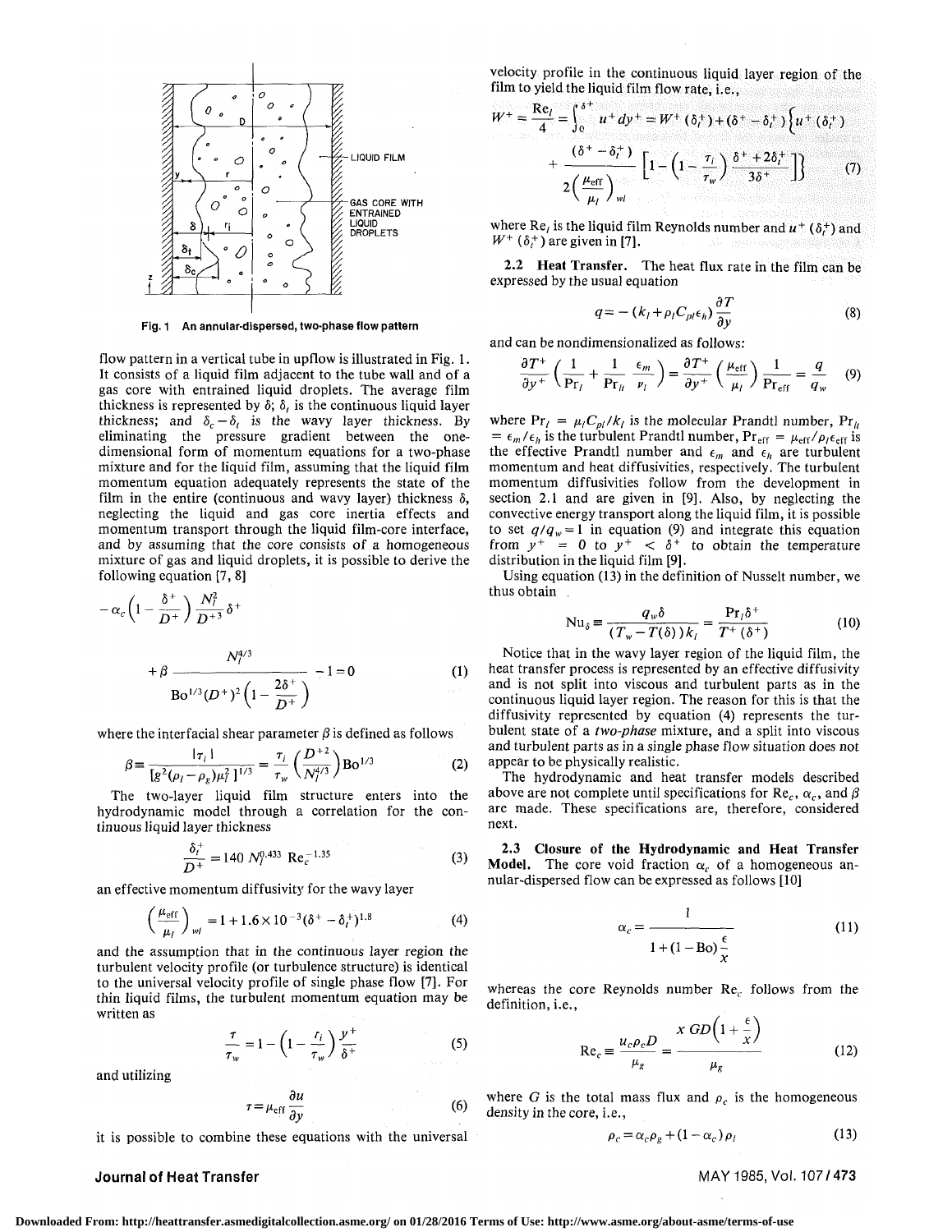The interfacial friction parameter  $\beta$  can be expressed in terms of the pressure gradient, or if this is not available, in terms of the interfacial roughness correlation [4, 11]. Neglecting the inertia effect in the core and the momentum transfer through the liquid film-core interface, the pressure gradient becomes

$$
-\frac{dP}{dz} = \frac{2\tau_i}{\frac{D}{2} - \delta} + g\rho_c \tag{14}
$$

*<sup>2</sup>*Combining equations (2), (13), and (14) yields

$$
\beta = \frac{\left(1 - \frac{2\delta^{+}}{D^{+}}\right)N_{l}^{2/3}}{4 B\omega^{2/3}} \left\{\frac{-\frac{dP}{dz}}{\rho_{l}g} - \left[(1 - \alpha_{c}) + \alpha_{c}(1 - B\omega)\right]\right\}
$$
(15)

When the pressure gradient is not available, the parameter  $\beta$ can be expressed in terms of an interfacial roughness correlation [4, 11]. This correlation supplies the interfacial friction factor  $f_i$  in the equation

$$
\tau_i = \frac{1}{2} f_i \rho_c u_c^2 \tag{16}
$$

in terms of the core Reynolds number  $Re<sub>c</sub>$  and film thickness 5, i.e.,

$$
f_i = 0.079 \text{ Re}_c^{-0.25} \left( 1 + \frac{24}{(1 - \text{Bo})^{1/3}} \frac{\delta^+}{D^+} \right)
$$
 (17)

Combining equations  $(2)$ ,  $(12)$ ,  $(13)$ ,  $(16)$ , and  $(17)$ , we obtain

$$
\beta = 0.079 \text{ Re}_c^{1.75} \left( 1 + \frac{24}{(1 - \text{Bo})^{1/3}} \frac{\delta^+}{D^+} \right) \left( \frac{\mu_g}{\mu_l} \right)^2
$$

$$
\frac{\text{Bo}^{1/3}}{2N_l^{4/3} [\alpha_c (1 - \text{Bo}) + (1 - \alpha_c)]}
$$
(18)

For the entrainment correlation, three models will be considered. The simplest model assumes no entrainment and corresponds to  $\alpha_c = 1$ , the second model is due to Whalley and Hewitt [11], and the third model is due to Ishii and Mishima [12].

The entrainment correlation of Whalley and Hewitt [11] is expressed in terms of the parameter  $C_E$  as a function of the independent parameter *S,* and when use is made of the definitions of  $\dot{m}_d = \rho_l u_d A_d$ ,  $u_c = A_c u_d / A$  and  $\alpha_c = (A_c A_d$ / $A_c$ , these parameters can be transformed into the following form

$$
\frac{C_E}{\rho_l} = 1 - \alpha_c \tag{19}
$$

$$
S = \beta \frac{N_l^{4/3}}{B \sigma^{1/3}} \frac{\delta^+}{D^+} Ca
$$
 (20)

The parameter Ca is the capillary number and represents a ratio of viscous to surface tension forces. It is important to note that Whalley's and Hewitt's entrainment correlation was determined from Hewitt's [13] annular flow model and experimental data. This model assumes that the turbulent velocity profile in the film is identical to the single-phase turbulent velocity profile in a tube. The data used to obtain the correlation pertain to air-water and stream-water mixtures, and the correlation is valid under a hydrodynamic equilibrium condition in which the local entrainment is balanced by the local droplets deposition onto the liquid film.

The entrainment correlation of Ishii and Mishima [12] is based on the low-pressure air-water data and for a hydrodynamic equilibrium condition. This correlation is expressed by



**Fig. 2 Relationship between the predicted and experimental values of the liquid film thickness in upflow** 

$$
E = \tanh\left[7.25 \times 10^{-7} \,\text{We}^{1.25} \left(\frac{4 \,\text{W}^+}{1-\text{E}}\right)^{0.25}\right] \tag{21}
$$

where  $E$  is the fraction of the total liquid flow that is entrained, and We is the Weber number. Using equations (12), (13) and the definition of capillary number, it follows that

We = Re<sub>c</sub><sup>2</sup>Bo<sup>1/3</sup>(1 – Bo)<sup>2/3</sup> 
$$
\left(\frac{\mu_g}{\mu_l}\right)^2 \frac{Ca}{[1 - \alpha_c Bo]^2}
$$
 (22)

whereas by utilizing the definitions of E,  $\epsilon$ ,  $\dot{m}_{if} = \pi D \mu_i W^+$ , and equation (12), it can be shown that

$$
\frac{\epsilon}{x} = \frac{E}{(1 - E) \frac{\text{Re}_c}{4W^+} \frac{\mu_g}{\mu_l} - E}
$$
(23)

and thus from equation (11), the core void fraction  $\alpha_c$  can be determined.

The entrainment correlations expressed by equations (19) and (20), or by (21), (22) and (23) are similar in the sense that they both depend on the same parameters although this dependence is functionally very different. It is important to note that the entrainment correlation in [12] assumes that the mechanism of entrainment is the shearing of roll waves by the streaming gas velocity and that it is not produced from any specific model of the liquid film.

Equations (1-4), (7), (11-13), (15) or (18), (19) and (20) or (21), (22) and (23) yield a closed system of equations for the conditions of no phase change and in hydrodynamic equilibrium. The latter condition is assumed only in the entrainment correlations. The independent parameters of the model are buoyancy number Bo; viscosity ratio  $\mu_g/\mu_i$ ; twophase Grashof number  $N_i$ ; capillary number Ca; molecular Prandtl number  $Pr_i$ ; turbulent Prandtl number in the continuous layer region of the liquid film  $Pr_{i}$ ; and the effective Prandtl number in the wavy layer region of the film,  $Pr_{eff}$ .

#### **3 Results and Discussion**

The hydrodynamic and heat transfer model presented in the previous section for the case without accounting in the model for entrainment is compared with the experimental data by Dobran [7]. This comparison is shown to be very reasonable for vertical upflow, vertical downflow, and horizontal flow. It is also shown that the two-layer liquid film model of turbulence gives lower rates of heat transfer than the single-layer model with single-phase flow turbulent velocity profile.

Figure 2 illustrates the relationship between film thickness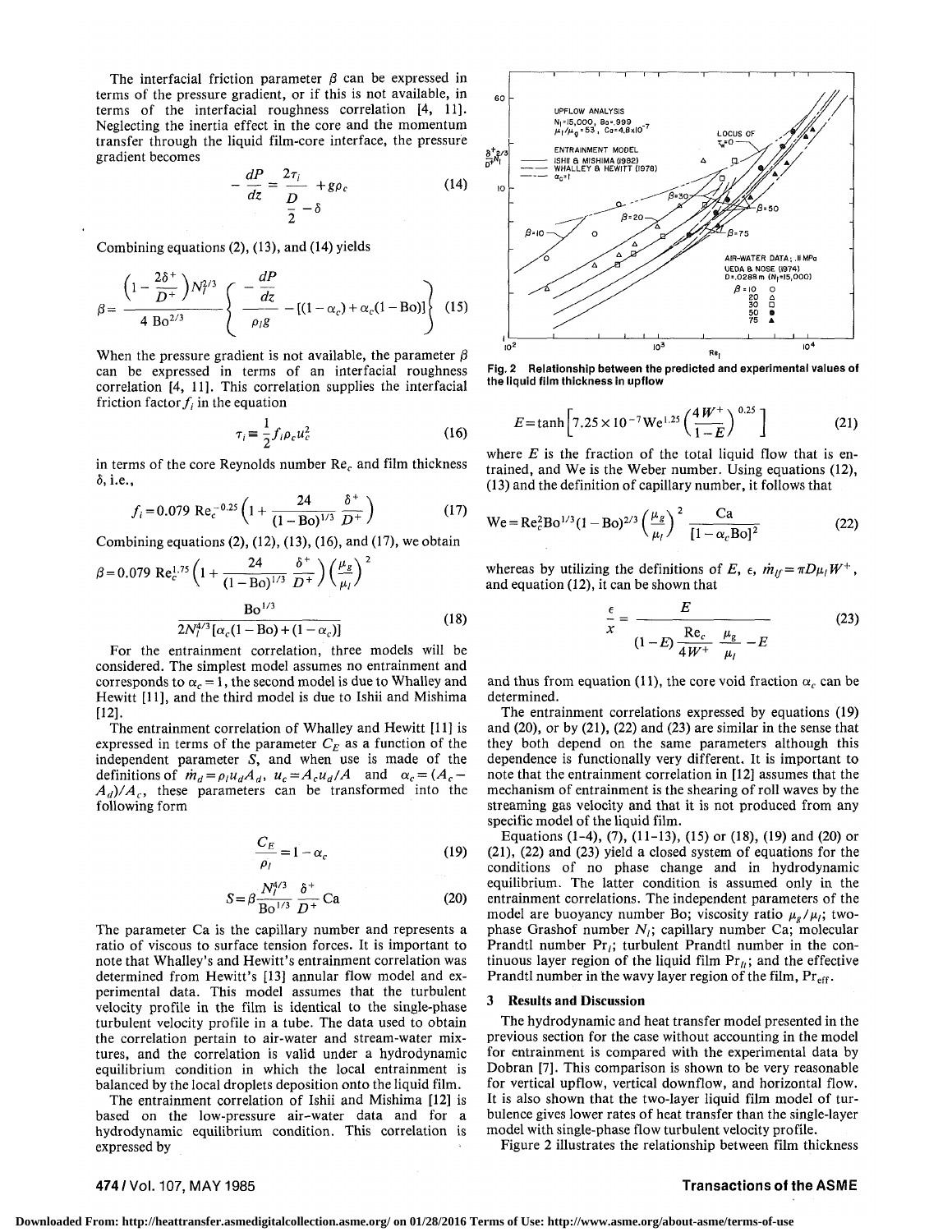

**Fig. 3 Comparison between experimental and predicted heat transfer coefficients using dP/dz from experiment** 



**Fig. 4 Comparison between experimental and predicted heat transfer coefficients** 

and film Reynolds number as a function of the interfacial parameter  $\beta$  for vertical upflow. Also shown in this figure are the air-water data of Ueda and Nose [3] and the analytical predictions using three different entrainment models discussed in the previous section. At low  $\beta$  and film Reynolds numbers, all entrainment models do not affect the film thickness-Reynolds number distribution, and the accord with data is very reasonable except close to the locus of zero value of the wall shear stress ( $\tau_w$  = 0) where the assumed turbulence model in the film is not expected to apply. At high  $\beta$  and Re<sub>l</sub>, however, the assumption that there is no entrainment in the core is not very reasonable, and a better comparison between the analysis and experiment is achieved when an account is taken in the analysis for entrainment. Note that an increase in the mean film thickness with an increase of the entrainment for fixed values of  $\beta$  results from the decrease of the continuous liquid layer thickness as seen from equations (3), (4), (7), and (12). As can be also seen in Fig. 2, the use of Ishii's and Mishima's entrainment correlation in the present analysis gives superior results than that due to Whalley and Hewitt. The latter entrainment correlation is found very reasonable when used in conjunction with the annual flow model of Hewitt [13].

Figures 3 and 4 illustrate the comparison between predicted and experimental values of local heat transfer coefficients as a function of quality for steam-water upflow close to the hydrodynamic equilibrium condition for two different mass fluxes. In Fig. 3, the analysis is based on the experimental value of pressure gradient, and  $\beta$  was, therefore, computed from equation (15), whereas in Fig. 4,  $\beta$  was computed from equation (18). Both of these figures also illustrate the predictions utilizing different entrainment correlations.

The accord between analysis and experiment in Fig. 3 is superior to that of Fig. 4 only at a high value of mass flux, and Whalley's and Hewitt's entrainment correlation gives slightly better heat transfer results than that of Ishii and Mishima. Lower qualities correspond to higher film Reynolds numbers, and at higher qualities that correspond to  $Re<sub>1</sub>$ 2000, the predicted heat transfer coefficients are overestimated. A possible reason for this overprediction is that the heat transfer analysis presented in section 2.2 neglects the convective energy transport along the film and thus underestimates the liquid film thermal resistance. An annular flow model in which no account is taken for entrainment leads to lower heat transfer coefficients than the one with the entrainment. This is physically realistic, since the entrainment in the analysis leads to thinner liquid films and, therefore, to lower resistance of heat transfer.

Using the annular flow model of Hewitt [13] and the entrainment correlation of Whalley and Hewitt [11], Aounallah et al. [14] carried out the analytical prediction of their experimental data, and their results are also illustrated in Fig. 3. Their prediction of heat transfer coefficient is higher than in the present analysis, and at higher Reynolds numbers (lower qualities) it is somewhat better than the prediction of the present model. At lower Reynolds numbers or higher qualities, the present model compares more favorably with the experimental data.

A better comparison of the present model with the experimental data of steam-water can be achieved by modifying the values of the turbulent Prandtl number  $Pr_{lt}$  in the continuous liquid layer region of the film and the value of effective Prandtl number  $Pr_{eff}$  in the wavy layer region of the film. In the results shown in Figs. 3 and 4, the former value is set at 0.8 and the latter at 0.5, since these values were found to be most reasonable in [7]. The value of  $Pr_{eff} = 0.5$  signifies that the interfacial waves transfer their heat energy over a distance which is larger than the thickness of the wavy layer.

The disparities between analytical predictions and experimental data in Figs. 3 and 4 reflect *(i)* the uncertainty of the interfacial roughness correlation expressed by equation  $(17)$ ,  $(ii)$  the uncertainty of turbulence modeling in the film, *(iii)* the uncertainty of entrainment models, and *(iv)* the neglect of convective energy transport in the film.

## **4 Conclusions**

An analytic model was presented for modeling annulardispersed two-phase flows with heat transfer in a vertical upflow. The analysis incorporated a two-layer liquid film turbulence structure and was supplemented by using two recent developments for the entrainment of liquid droplets in the core. It is shown that the prediction of hydrodynamics and heat transfer from the model depends on the model for entrainment, and that the best prediction is achieved with an entrainment correlation that was not developed from any specific model of the liquid film. The two-layer liquid film turbulence structure also yielded the predicted heat transfer coefficients that are in better agreement with the experiments that those predicted by utilizing the single-layer model and turbulent velocity profile of single-phase flow.

## **References**

1 Dukler, A. E., "Characterization, Effects and Modeling of the Wavy Gas-Liquid Interface," *Progress in Heat and Mass Transfer,* Vol. 6, Pergamon Press, New York, 1972, pp. 207-234.

2 Ueda, T., and Tanaka, T., "Studies of Liquid Film Flow in Two-Phase Annular and Annular-Mist Flow Regions; Part 1, Downflow in a Vertical

Tube," *Bulletin JSME,* Vol. 17, 1974, pp. 603-613. 3 Ueda, T., and Nose, S., "Studies of Liquid Film Flow in Two-Phase